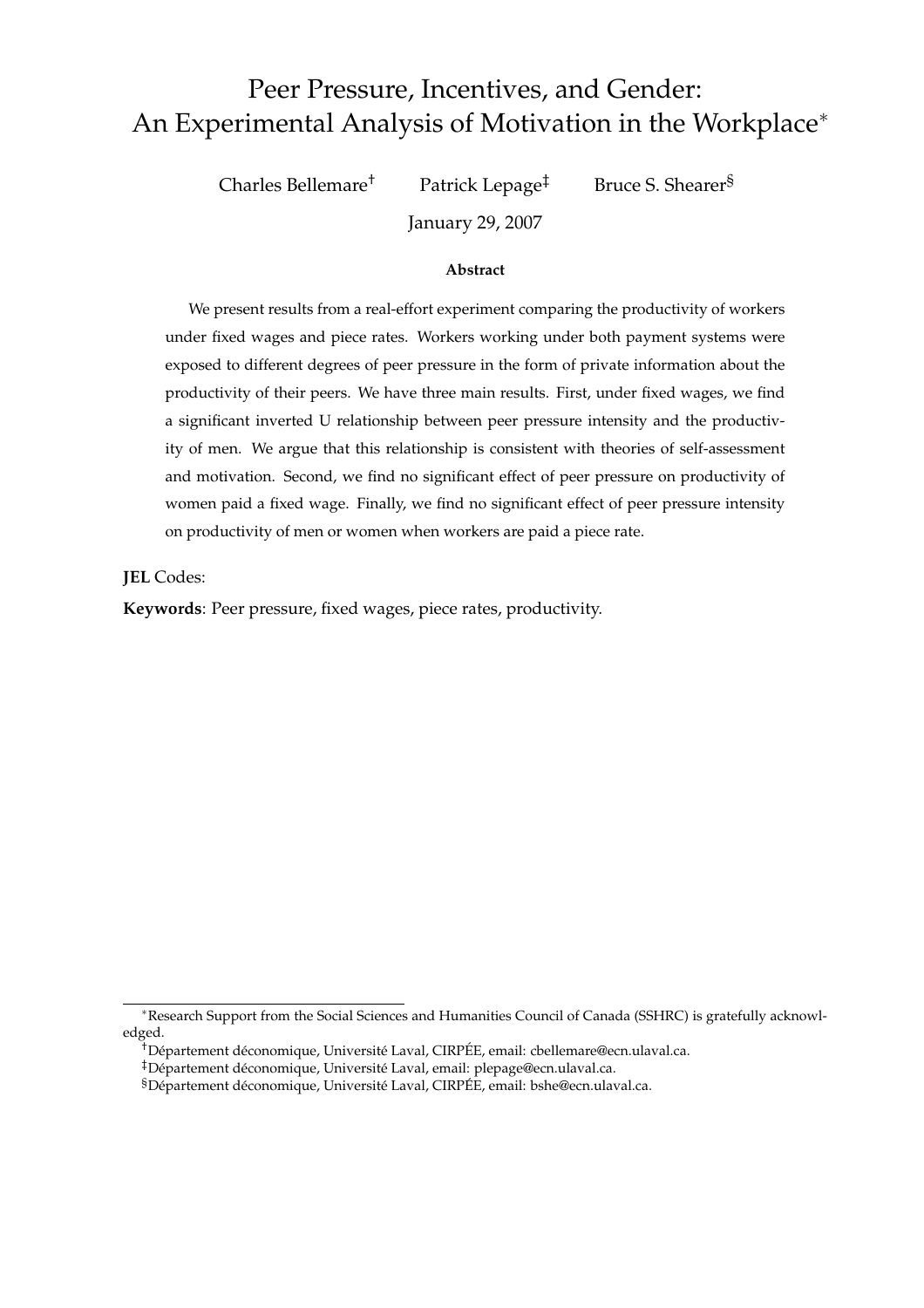## **1 Introduction**

The economic study of personnel policies and work-place productivity has traditionally concentrated on monetary incentive mechanisms. Theorists have studied the ability of piece-rate contracts (eg. Stiglitz, 1975), tournaments (eg. Lazear and Rosen, 1981), and termination contracts (eg. MacLeod and Malcomson, 1989) to induce productive behaviour on the part of workers. These mechanisms offer extrinsic motivation; they induce productive behaviour through direct (or indirect) monetary rewards and punishments.<sup>1</sup> Recently, however, economists have become increasingly interested in psychological notion of intrinsic motivation. Broadly speaking, this refers to motivation to perform a task that is independent of any direct monetary reward.

The study of intrinsic motivation has been both theoretical (Kandel and Lazear (1992), Bénabou and Tirole (2003)) and empirical (Deci, 1975). Experiments have proven to be particularly useful for empirical work in this area, allowing researchers to exogenously vary elements that would be difficult to observe in a real firm. One specific element of intrinsic motivation of recent interest to empirical researchers concerns peer pressure (Falk and Ichino (2006)). By making publicly available information about worker productivity, a firm can hope to raise the intrinsic motivation and, hence, the productivity of its workers without having to relate pay to individual or group productivity.

In this paper, we use experimental methods to analyse the effects of peer pressure on worker performance. During the experiment, male and female workers were paid to enter data on computer terminals. Performance was measured on the basis of the amount of data entered (controlling for quality). The experiment was completed in four treatments, varying the compensation system and peer pressure. Workers in the first and second treatments were paid, respectively, under fixed wages and piece rates, both in the absence of peer pressure. Workers in the third and fourth treatments were paid, respectively, under fixed wages and piece rates and were exposed to peer pressure. Peer pressure was generated by providing each worker with private information about the realized productivity of another worker in a past experimental session. Since productivity varies across individuals, different workers were exposed

<sup>&</sup>lt;sup>1</sup>There is now a good deal of evidence showing that workers do respond to monetary incentives; see Paarsch and Shearer (1999, 2000) and Lazear (2000) for studies using field data and Shearer (2004) for a field experiment.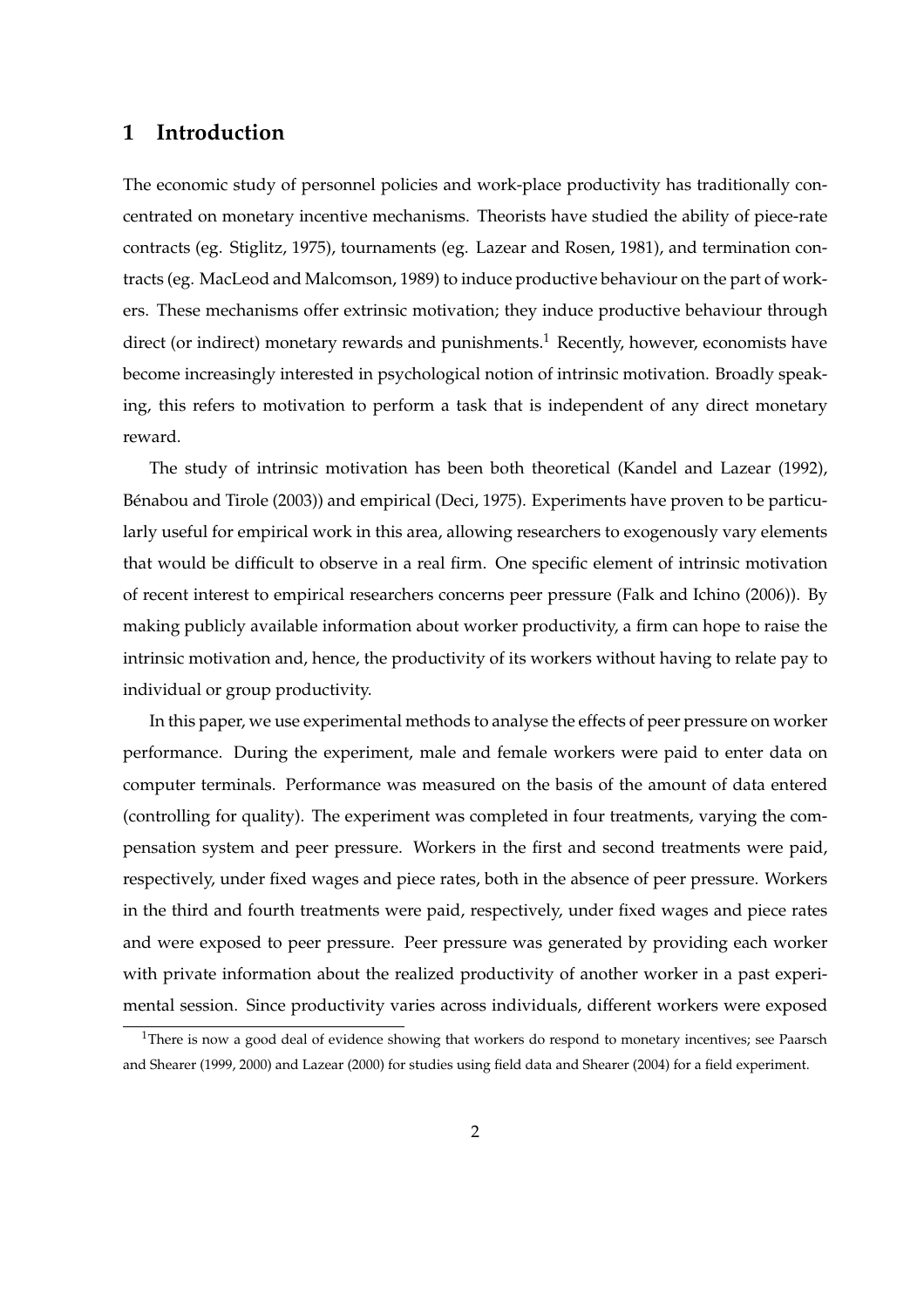to differing intensities of pressure. This design ensures that peer pressure is heterogeneously and exogenously distributed across subjects. This allows estimation of the effect of peer pressure intensity on productivity under both payment systems.

We use the data arising from the experiment to consider three issues related to the effectiveness of peer pressure. First, we analyze whether peer pressure is equally as effective as a motivational tool when workers are paid piece rates as when they are paid fixed wages. Recent evidence suggests that peer pressure can increase productivity when workers are paid a fixed wage (Falk and Ichino (2006)). However, evidence also suggests that extrinsic motivation crowds out intrinsic motivation (see Frey and Jegen (2001)). One explanation is that piece rates and fixed wages imply differing levels of extrinsic motivation, observed productivity under a piece rate may signal extrinsic rather than intrinsic motivation, leading to differing responses on the part of workers. Alternatively, if the marginal cost of effort is increasing, high effort levels associated with monetary incentives will imply lower responses to (and the crowding out of) intrinsic motivation.

Second, we empirically measure the effect of peer pressure *intensity* on the productivity of workers under fixed wages and piece rates. In Falk and Ichino (2006), peer pressure was generated by having pairs of subjects work simultaneously and together. Thus peer pressure was determined endogenously and implicitly. Our experiment, by posting a signal of peer productivity, allows us to measure the intensity of peer pressure. Consequently, we are able to investigate, not only the average effect of peer pressure, but also detect non-linearities in the relationship between peer pressure intensity and productivity. Nonlinearities can result from diminishing or increasing returns to peer pressure. Nonlinearities are also predicted by theories of self-assessment developed in social psychology. These theories raise the possibility that providing workers feedback on their individual level of competence can have both positive and negative effects on productivity. For example, Deci (1975) notes that a person's intrinsic motivation will increase with feelings of competence, and decrease with feelings of incompetence. In the case of peer pressure, workers can infer their own level of competence from signals about the productivity of other workers. A low signal may increase the feelings of competence and result in productivity increases, whereas a very high signal may decrease feelings of competence and result in productivity decreases. This effect is potentially important when productivity is primarily driven by intrinsic motivation, such as under a fixed wage payment system.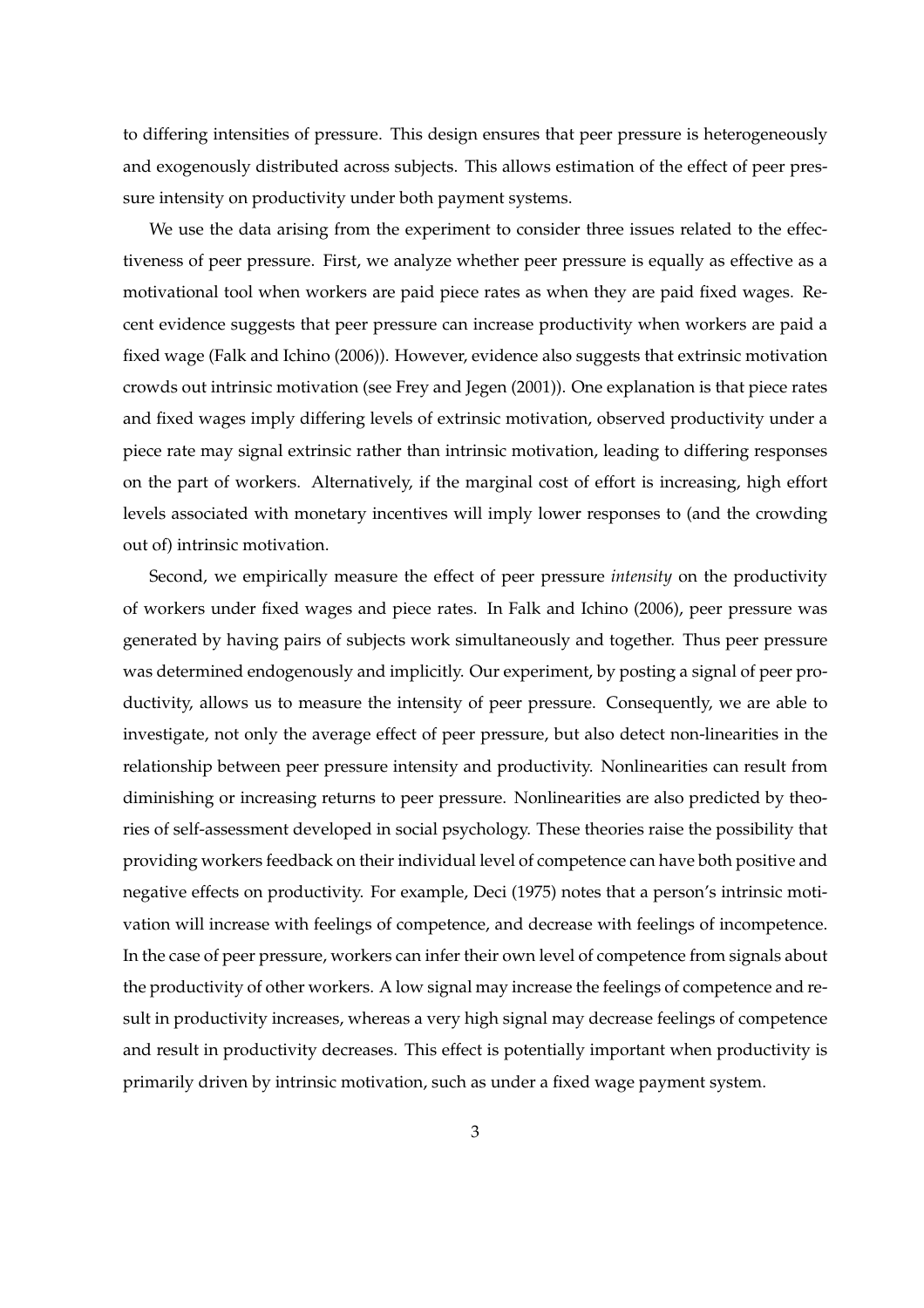Finally, we consider interactions between gender and peer pressure. We systematically analyze the effects of peer pressure intensity on the productivity of women and men, working under differing levels of extrinsic and intrinsic motivation. Gender gaps in earnings and the lower promotion rates of women within the firm are well documented.<sup>2</sup> Such differences have traditionally been attributed to easily observable differences in abilities, or difficult-to-measure employer discrimination. An alternative explanation is that men and women may differ in terms of unobservable abilities which are correlated with social position attainment within the firm, such as their behavior under competitive pressures. Recently, Gneezy and Rustichini (2004) found that within an environment, absent of extrinsic motivation, peer pressure significantly affected the performance of male children while having no affect on the performance of female children. Our experiment allows us to investigate whether these results are robust to changes in the motivational environment and to characterize the interactions between peer pressure, incentives, and gender in the workplace.

Our results are as follows. First, in the absence of peer pressure, switching from a fixed wage to a piece rate increases productivity by 30% among women and 23.5% among men. The increase is statistically significant for women but not for men. Second, men seem to react more to peer pressure than do women. When workers are paid a fixed wage, an exogenous increase in peer pressure has a significant impact on the productivity of men but not of women. The impact of peer pressure intensity on the productivity of men is found to be non-linear. In particular, there exists a threshold level of peer pressure below which an increase in peer pressure significantly increases productivity, and above which an increase in peer pressure significantly reduces productivity. We argue that this inverted U shape pattern is consistent with theories of self-assessment which predict that too high a signal about the productivity of other workers can foster demoralizing behavior and reduce intrinsic motivation. Finally, we find no evidence that peer pressure affects the productivity of men or women when workers are paid piece rates.

The rest of the paper is organized as follows. The next section presents the experimental design. Section 3 presents a simple theoretical model of peer pressure and incentives. In section 4, we present and analyze the data. Section 5 presents our conclusions.

<sup>&</sup>lt;sup>2</sup>In the Harvard Business Review, it was reported that in 2003 women made up more than half the managerial and professional labour pool, but held only one percent of chief executive positions in Fortune 500 companies.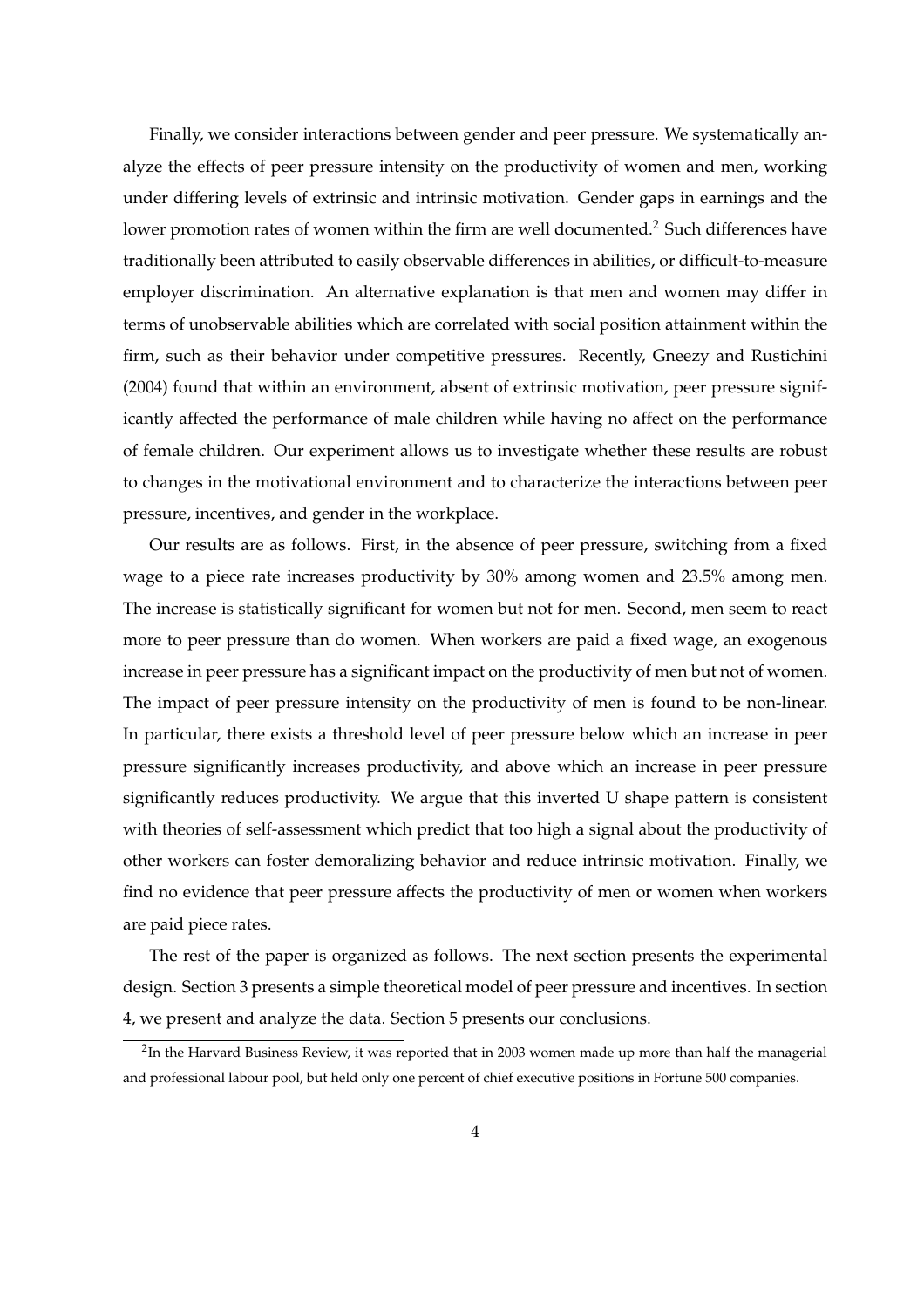# **2 Experimental design**

The experiment took place at the laboratory of the Center for Interuniversity Research and Analysis on Organizations (CIRANO). Participants were recruited via the CIRANO's list of participants to previous experiments. The email invitation solicited participants for a session of work lasting 40 minutes. The invitation email also informed participants that they would receive a 10\$ show up fee on the day of the work session. They were also informed that, depending on the quality of their work, they would receive a payment for their work which would be mailed to them in the week following their participation. More details about the quality control were given before the beginning of each work session.

The experiment consists of a 2 by 2 design of four treatments. In each treatment, instructions explaining the task and payment system were distributed and read out loud. The task consisted of typing scorecards of professional golfers in a database. Workers were informed that the data entered would be used by university researchers to conduct their own research. Scorecards were obtained from the web site of the Professional Golfers Association of America (www.pgatour.com). All scorecards consisted of four rounds of golf for a given golfer, with each round consisting of 18 holes.<sup>3</sup>

Each participant was assigned to a work desk consisting of a computer and a booklet containing the scorecards which had to be entered in a database. Each page of a booklet contained the scorecard of a professional golfer. Figure 2 presents a sample scorecard. Each golfer is identified by an ID number located in the top left corner of the page. Each column contains the scores on each of the 18 holes in a round of golf. A small presentation showed to workers how the data would be entered in the database. In order to facilitate data entry, the entry screen mimicked the scorecards. Figure 3 presents a snapshot of the entry screen. As we can see, the golfer ID number and rounds of golf are positioned in a similar way on both the scorecards and the entry screen. The entry screen contained two additional components not present on the scorecard sheets. First, the cell "# Rnd de depart" contained the number of rounds of ´ golf present in the database at the beginning of the work session. This number remained fixed throughout the work session. As will be made clear below, this was the critical cell used to

 $3$ We did not use the scorecards for golfers who failed to make the cut since this would imply that only two rounds of golf would be observed.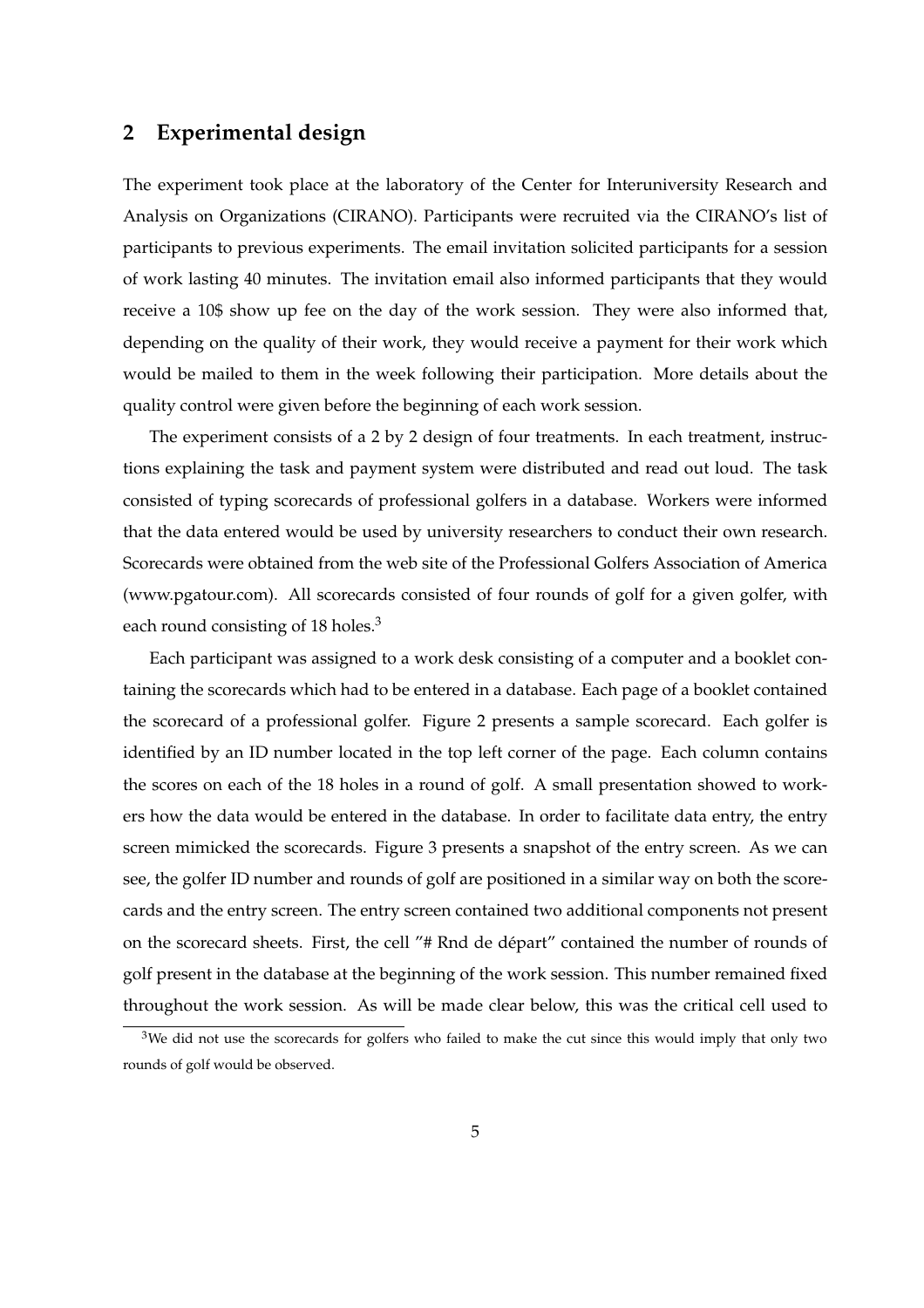induce peer pressure. Workers could keep track of their own productivity by looking at the cell "Votre # Rnd entrées" which contained the number of rounds of gold they have entered since the beginning of the work session. After workers finished entering a scorecard, the entry screen would be refreshed and the number of rounds of golf entered ("Votre # Rnd entrées") would be incremented by 4.

The four treatments capture different work environments which differed according to the payment system and the amount of peer pressure. Participants in a treatment were given information about their work environment. They were then unaware that workers in other sessions worked in a different environment. Because the productivity data from the treatments without peer pressure are used to induce peer pressure, we conducted the treatments without peer pressure first. In treatment FW-NoPP (fixed wage payment and no peer pressure), participants received a fixed payment of 10\$ for their work (on top of the 10\$ show-up fee) and received no information about the productivity of other participants. In treatment PR-NoPP (piece-rate payment and no peer pressure), participants were paid 0.1\$ for each round of golf entered and received no information about the productivity of other participants. In both treatments, each participant started entering data in a new database. As a result, the cell "# Rnd de départ" containing the number of rounds of golf in the database at the beginning of the work session was set to 0 for all participants.

In the other two treatments, FW-PP (fixed wage payment and peer pressure) and PR-PP (piece-rate payment and no peer pressure), are similar except that peer pressure was added. Each participant in the FW-PP treatment had to start entering data in a database randomly chosen from the pool of participants in the FW-NoPP treatment conducted earlier. As a result, the cell "# Rnd de départ" contained the number of rounds of golf entered by another participant paid under a fixed wage system. Because the productivity of participants in the FW-NoPP varied, the number appearing in the cell "# Rnd de départ" varied across workers in the FW-PP treatment. This insured that workers in the FW-PP treatment were exposed to different intensities of peer pressure. In a similar way, peer pressure was introduced in the piece rate payment system by having participants in the PR-PP treatment enter data in a database of a randomly chosen participant in the PR-NoPP treatment.

A description of the quality control then followed. The quality control was the same for all treatments and consisted of randomly drawing 20% of the rounds entered by a worker and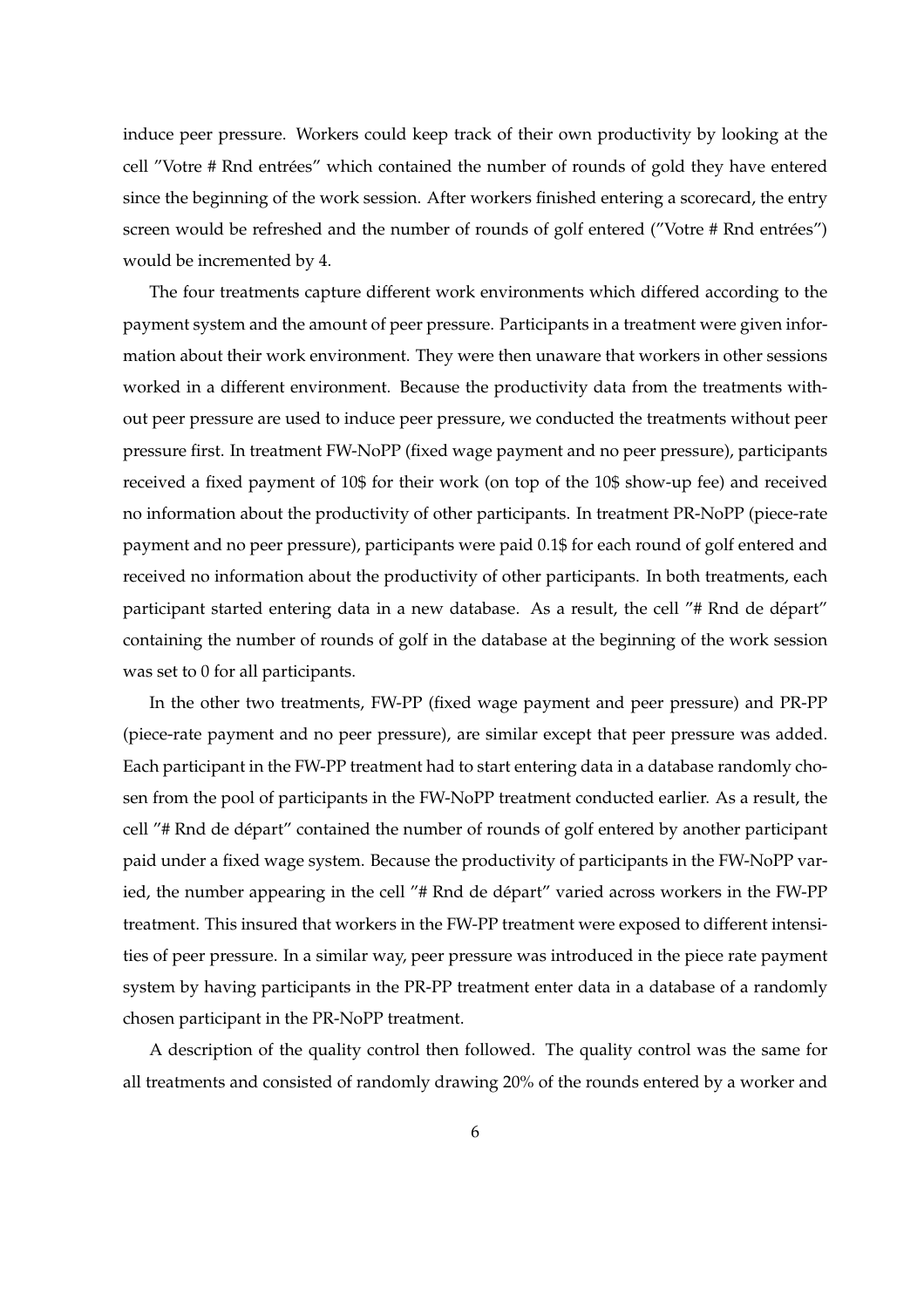counting the number of rounds entered with mistakes. If less than 20% of the rounds selected for the control contained mistakes, the worker received his payment for the work done. If more than 20% of the rounds selected for the control contained mistakes, the worker received no payment for the work done. All workers received by mail a summary of the quality control procedure and, depending on the results of the control, a payment for their work.

After exactly 40 minutes of work, a bell rang signaling the end of the work session. Participants collected their 10\$ show-up fee before leaving the room. In the week following the experiment, the quality control check was performed, and checks and a description of the results of the quality control were mailed to the participants.

## **3 Model**

In this section we develop a theoretical model that describes tractable model. For the instant we ignore quality decisions on the part of the worker. We consider worker utility to be separable in money and effort; ie,  $U(W, E) = W - C(E)$ . The theoretical concept of intrinsic motivation implies effort is supplied independently of monetary rewards; workers will supply effort under fixed wages. To capture these ideas in an empirically tractable manner, we specify a cost of effort function of the form

(1) 
$$
C(E) = \frac{\kappa_i}{\psi} E^{\psi} - \eta_i E, \quad \kappa_i > 0, \psi > 0, \eta_i > 0.
$$

Notice, since the marginal cost of effort is negative at zero effort, individuals will supply positive effort levels under a fixed wage. We interpret *η<sup>i</sup>* to be then intrinsic motivation parameter in our model. Both *η* and *κ* are subscripted with *i* to denote that they can vary across workers.

Since little affects productivity beyond worker actions, we simply take output to be worker effort; ie,  $Y = E$ . Earnings are given by

(2) 
$$
W = \begin{cases} rY & if payment by piecerates \\ \omega & if payment by fixed wages. \end{cases}
$$

Optimal output choice under piece rates is given by

$$
(3) \t ypr = epr = \frac{(r+\eta)^{\gamma}}{\kappa}.
$$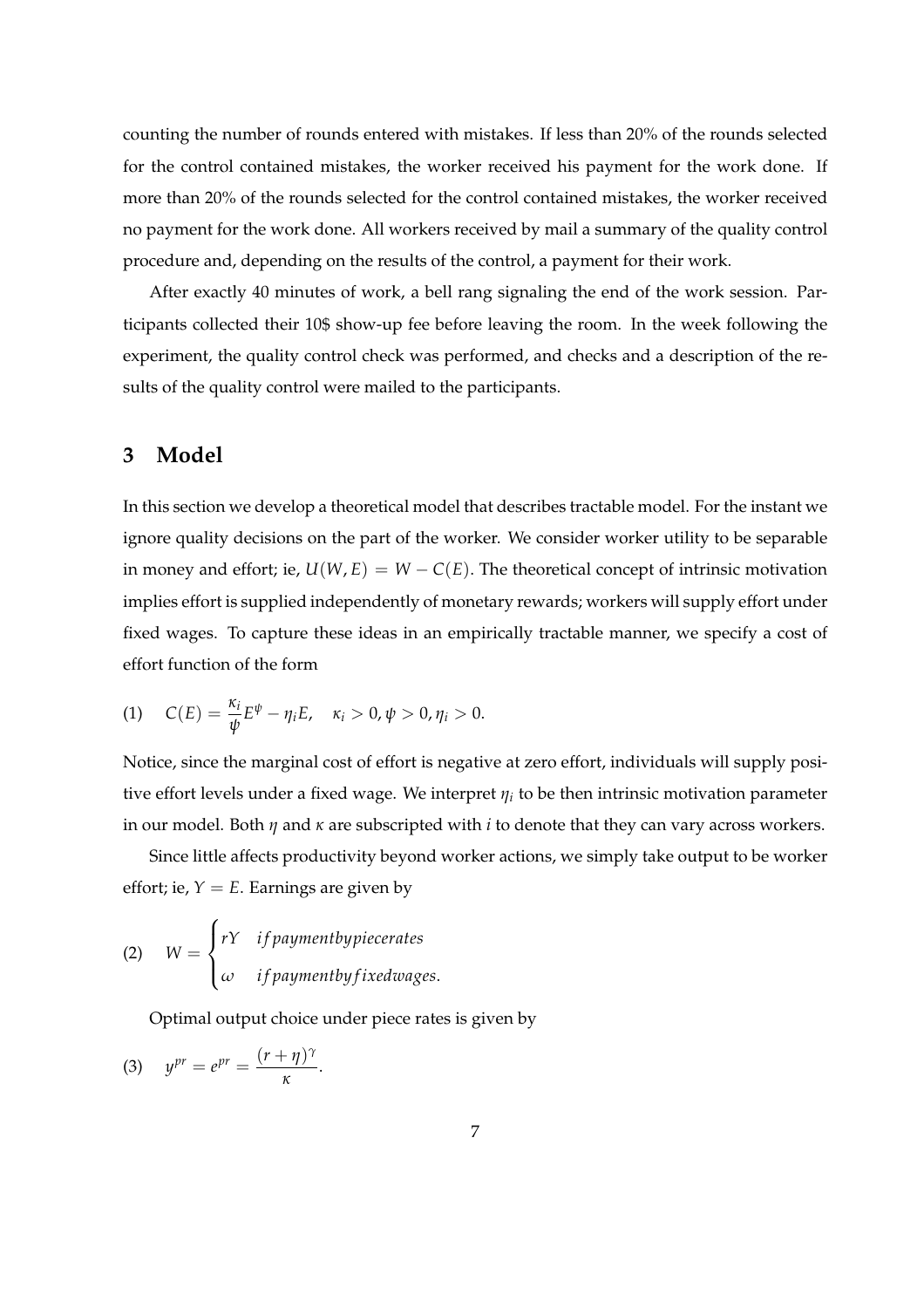Under fixed wages, optimal effort is given by

$$
(4) \t y^{fw} = e^{fw} = \frac{\eta}{\kappa}^{\gamma}.
$$

Notice that  $\eta > 0$  is a necessary condition for positive output under fixed wages. Since extrinsic incentives are equal to zero, a worker only supplies positive effort if he is intrinsically motivated to do so.

The logarithm of output is then

(5) 
$$
\ln y^{pr} = \gamma \ln(r + \eta) - \gamma \ln \kappa
$$

$$
\ln y^{fw} = \gamma \ln \eta - \gamma \ln \kappa.
$$

Since there is no inherent risk in typing golf scores, the distribution of output is caused solely by the distributions of *η* and *κ* in the sample of workers. We specify

(6) 
$$
\eta_i = e^{X_i \beta + \lambda P P_i + v_i}
$$

$$
\kappa_i = e^{X_i \delta + \epsilon_i}
$$

where  $PP_i$  denotes the level of peer pressure and  $\nu$  and  $\epsilon$  are random variables.

Because peer pressure affects intrinsic motivation, the impact of peer pressure on productivity directly depends on the strength of the relationship between intrinsic motivation and productivity. We next show that the effect of intrinsic motivation on productivity is crowded out by the use of extrinsic motivation. To proceed, let the cost of effort function be increasing and convex (i.e.  $\gamma > 0$ ). Then, from (3) it follows that changes in intrinsic motivation affect productivity according to the following simple formula

$$
\frac{\partial \ln y^{pr}}{\partial \eta} = \frac{\gamma}{r + \eta} > 0
$$

It follows directly from the above equation that the effects of changes in intrinsic motivation on productivity diminish with the level of extrinsic motivation

$$
(7) \quad \frac{\partial}{\partial r} \left[ \frac{\partial \ln y^{pr}}{\partial \eta} \right] = -\frac{\gamma}{(r+\eta)^2} < 0
$$

This leads to the easily testable prediction that the effects of peer pressure on productivity through changes in intrinsic motivation are greater in magnitude when workers are paid fixed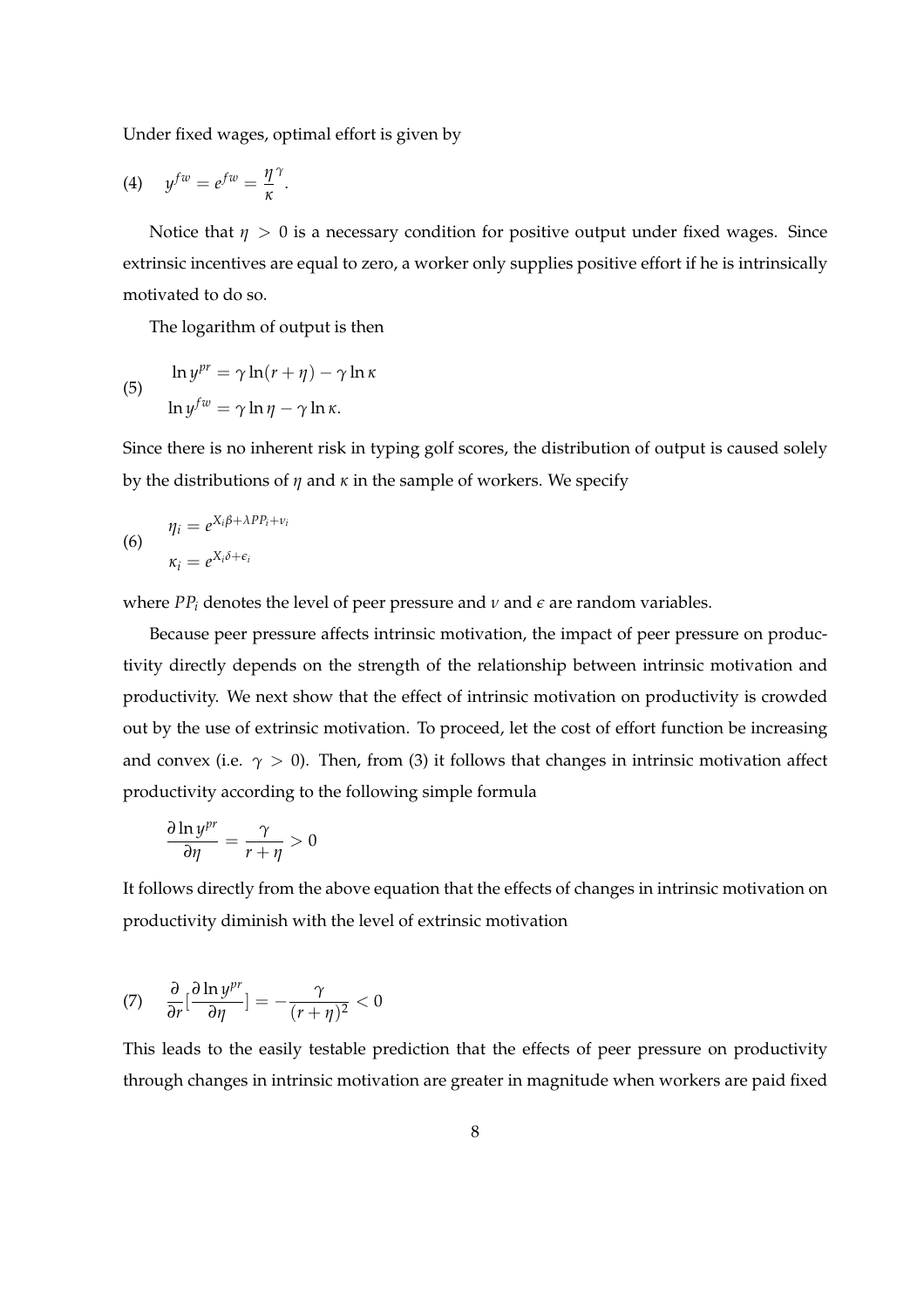wages as opposed to piece-rates. Intuitively, workers exert more effort in response to increases in extrinsic motivation. By increasing their effort, workers also increase their marginal cost of effort, making it more costly for them to respond to peer pressure. This is one motivation for the conjecture that extrinsic motivation may crowd out intrinsic motivation.

## **4 Results**

#### **4.1 Aggregate results**

Table 1 presents descriptive statistics of productivity, quality of work, age and gender for all in our four treatments. Because of our randomized experimental design, the average age of our workers (27.45) and the proportions of women and men are similar across treatments. We find that workers entered an average of 85.33 rounds when paid a fixed wage without peer pressure. Because workers knew they were hired for a single day of work, we rule out the possibility that this level of productivity reflects concerns for future employment. As a result, we interpret productivity in the fixed wage treatment without peer pressure as evidence of considerable intrinsic motivation. Surprisingly, we find that the average productivity of workers paid a fixed wage and exposed to peer pressure is 82.20 rounds of golf, slightly lower than the average productivity of workers without peer pressure.

The incentive effects of using piece-rates are present both with and without peer-pressure. We find that workers entered an average of 107.18 rounds without peer pressure, an increase of 25.6% relative to the fixed wage treatment without peer pressure. Similarly, an average of 114.05 rounds were entered in the piece-rate treatment with peer pressure, an increase of 38.7% relative to the average productivity in the fixed wage treatment with peer pressure.<sup>4</sup>

Figure 1 presents the distributions of the number of rounds entered containing mistakes for the four treatments. We find similar distributions of mistakes with and without peer pressure, given a payment system. Across payment systems, workers are more likely to make a mistake when paid a piece-rate rather than a fixed wage. This finding is consistent with existing findings that workers being paid piece rates tend to tradeoff quality and productivity (e.g. Paarsch

<sup>&</sup>lt;sup>4</sup>These results are in line with existing empirical evidence from observational studies and field experiments which find that productivity increases when workers are paid piece-rates rather than fixed wages (Lazear (2000), Paarsch and Shearer (2000), Shearer (2004))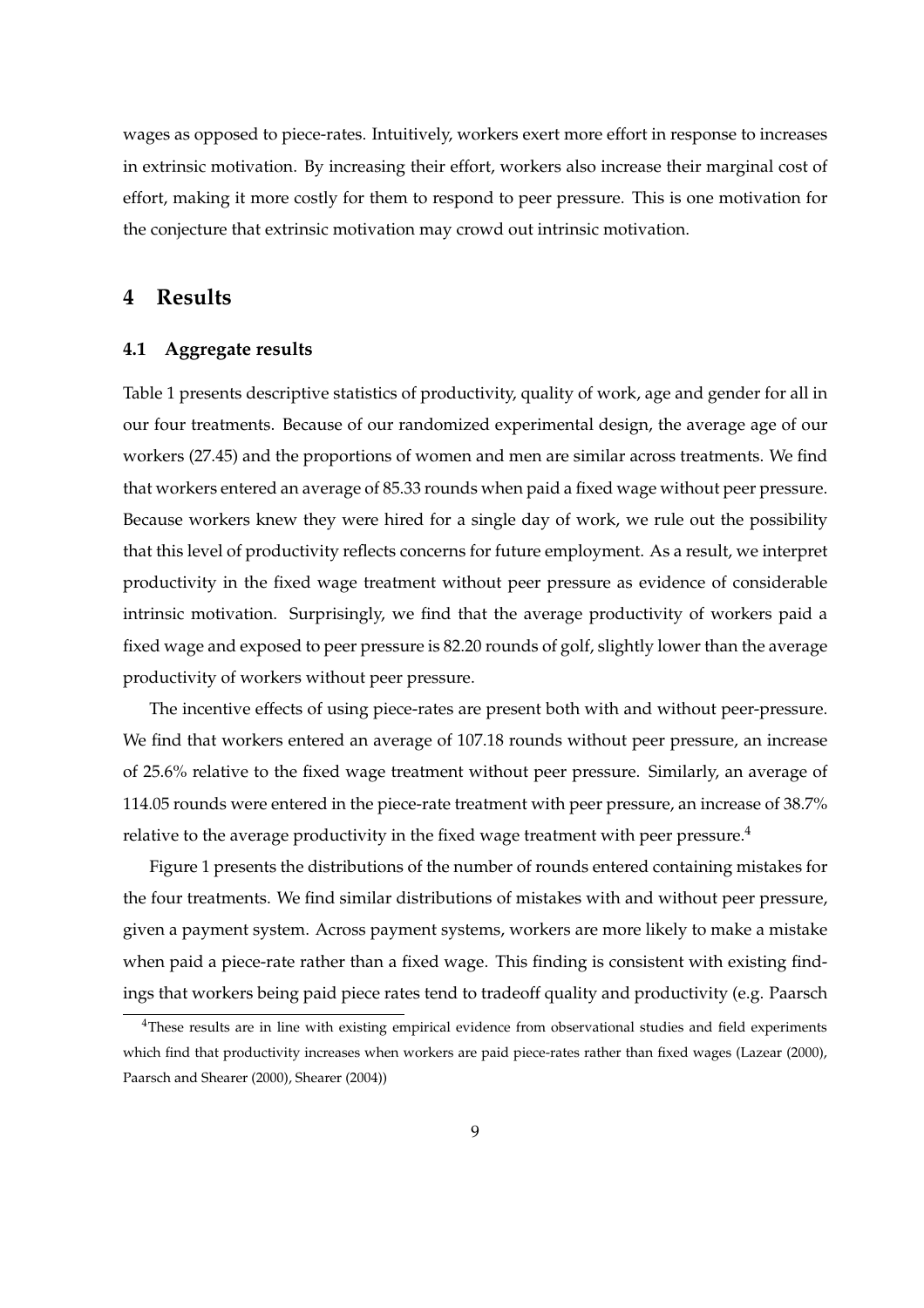and Shearer, 2000).

#### **4.2 Regression results**

#### **Productivity**

We use the natural logarithm of productivity  $p_i$  of worker *i* as our dependent variable. We will perform our analysis separately for gross and net productivity. Gross productivity is defined as the total number of rounds of golf entered ( $p_i = y_g + y_b$ ), and thus does not control for the number of rounds entered with mistakes. An obvious drawback of this measure is that rounds entered with error  $y_b$  do not represent real productive work. Net productivity is simply defined as the total number of rounds correctly entered *yg*.

For whichever measure of  $p_i$  used, we use the following model of productivity

(8) 
$$
\ln(p_i) = \beta_0 + \beta_1 PR_i + \beta_2 FW_i \times PP_i + \beta_3 FW_i \times PP_i^2 + \beta_4 PR_i \times PP_i + \beta_5 PR_i \times PP_i^2 + \beta_6 Age_i + \varepsilon_i
$$

where *FW<sup>i</sup>* and *PR<sup>i</sup>* are binary variables respectively taking a value of 1 when worker *i* is paid a fixed wage or a piece-rate, and 0 otherwise. *PP<sup>i</sup>* denotes peer pressure measured in numbers of rounds of golf entered (divided by 10). A quadratic term in *PP<sup>i</sup>* is added to capture possible non-linearities between peer pressure and productivity. *Age<sup>i</sup>* denotes de age of the worker, and  $\varepsilon_i$  denotes unobserved heterogeneity. When there is no peer pressure ( $PP_i = 0$ ), the difference in productivity between a fixed wage payment and a piece rate is captured by  $\beta_1$ . The effect of peer pressure on productivity when workers are paid a fixed wage is captured by  $(β<sub>2</sub>, β<sub>3</sub>)$ , the parameters of the interaction between *FW* and the peer pressure variables. Similarly, the effect of peer pressure on productivity when workers are paid a piece rate treatment is captured by  $(β<sub>4</sub>, β<sub>5</sub>)$ , the parameters of the interaction between *PR* and the peer pressure variables. Finally, we assume that the distribution of *ε<sup>i</sup>* has a median of zero, conditional on the exogenous variables in model. This conditional median restriction implies that the estimated values of (*β*0, *β*1, ..., *β*6) represent estimated marginal changes of the conditional median of ln(*pi*) for the corresponding control variables. Because the conditional median restriction on  $\varepsilon_i$  is weaker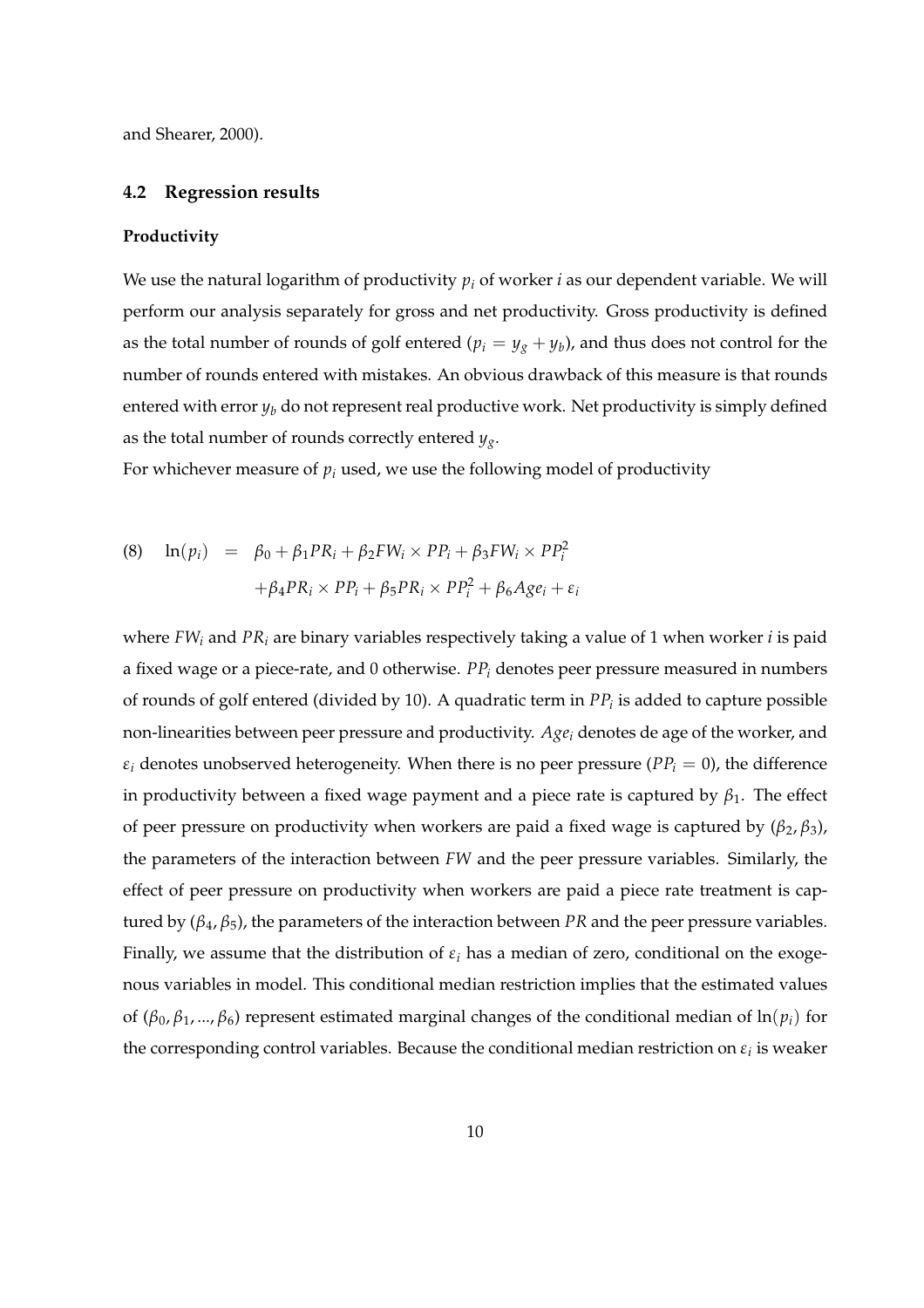than a conditional mean assumption, median regressions are known as robust estimation techniques (see Koenker (2005) for more details).

We estimated equation (8) for men and women workers separately. Results are presented in Table 2 for both gross and net productivity.<sup>5</sup> In the absence of peer pressure, PR captures the effect of changing the payment from a fixed wage to a piece rate. We find that passing from fixed wage to a piece rate significantly increases the gross and net productivity of women respectively by 30.2% and 30%. The gross and net productivity of men respectively increases by 23.5% and 20%, but these increases are not statistically significant.<sup>6</sup>.

When workers are paid a fixed wage, the effect of peer pressure varies between gross and net productivity, and between men and women workers. Peer pressure has no significant impact on net productivity of women paid a fixed wage. On the other hand, peer pressure has a significant impact on net productivity of men paid a fixed wage. In the later case, the relationship between peer pressure intensity and productivity is inverted U shape, attaining a maximum productivity level at a level of pressure of approximately 40 rounds of golf.<sup>7</sup> The fact that productivity diminishes after peer pressure reaches a certain level is consistent with theories of self-assessment and motivation.

Contrary to the fixe wage case, there is no significant relationship between peer pressure and either gross or net productivity of men and women when workers are paid a piece-rate. This result is consistent with the prediction given in equation (7) which stated that the effect of peer pressure on productivity should be smaller, in absolute terms, when extrinsic motivation is used. Finally, there is a significant negative relationship between productivity and age for both women and men, with an additional year reducing median productivity by approximately 2%.

<sup>&</sup>lt;sup>5</sup>We easily reject the null hypothesis that the regression coefficients are joint similar for men and women in both the gross ( $p$ -value = 0.0001) and net ( $p$ -value = 0.0000) productivity equations, thereby indicating that men and women appear to perform differently in the experiment.

 $6P$ aarsch and Shearer (2005) find that there are no significant differences in the response of male and female tree planters to a change in the piece-rate.

<sup>&</sup>lt;sup>7</sup>This number is obtained by maximizing  $0.153 \times PP - 0.019PP^2$  with respect to *PP* and solving using the fact that *PP* measures the number of rounds of golf entered divided by 10.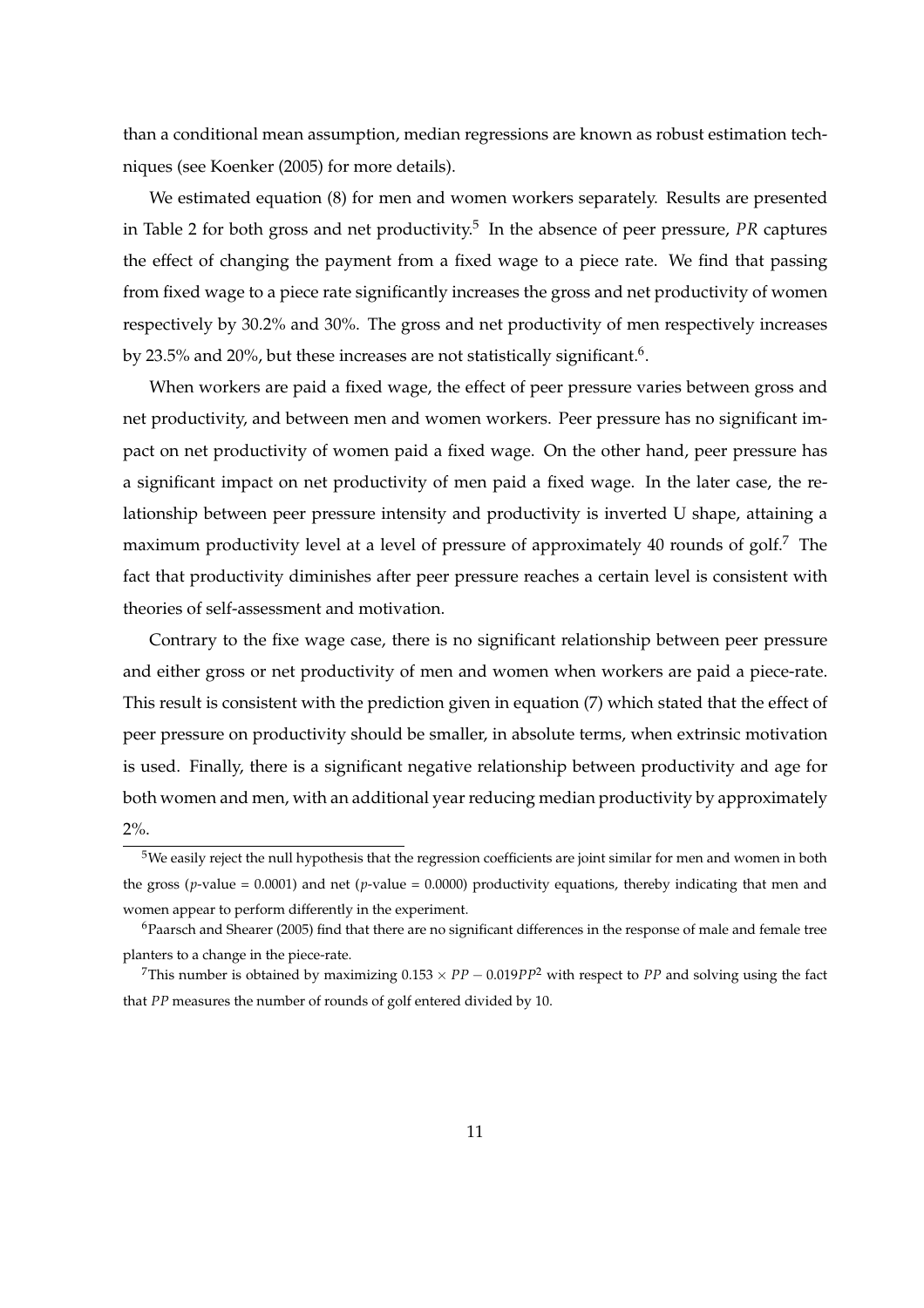#### **Quality**

Figure 1 presents the distribution of the number of rounds entered with mistakes in each of the four treatments. We find that, both with and without peer pressure, the proportions of subjects not making any mistakes is higher when workers are paid a fix wage than paid a piece-rate. This pattern is consistent with workers under piece-rate substituting quality for quantity (see e.g. Paarsch and Shearer (2000) for the case of the tree-planting industry).

To investigate systematically the relationship between quality of the work, incentives, and gender, let *N* be the number of workers in the experiment, and  $y_{bi} \in \{0, 1, ...\}$  denote the number of mistakes of worker *i*, where  $i = 1, 2, ..., N$ . We assume that  $y_{bi}$  follows a negative binomial distribution whose first two moments are assumed to satisfy

**E**  $(y_{bi}|\mathbf{x}_i) = \exp(\mathbf{x}_i'\boldsymbol{\alpha})$  $\mathbf{V} (y_{bi}|\mathbf{x}_i) =$ ¡  $1 + \theta \exp(\mathbf{x}_i^{\prime} \boldsymbol{\alpha})$ ¢  $\exp(\mathbf{x}_i^{\prime} \boldsymbol{\alpha})$ 

such that  $\theta \geq 0$ . This parameterization allows the conditional variance to exceed the conditional mean, a phenomena known as overdispersion and which is frequently observed in count data models (see Cameron and Trivedi 1998). A special case is the Poisson distribution (with  $\theta = 0$ ), characterized by equidispersion (the conditional variance equals the conditional mean). Estimation of *α* and *θ* is done by Maximum Likelihood.

The model was estimated separately for men and women workers. $8$  The last two columns of Table 2 contain the regression results. Looking at men first, we find that those being paid a piece-rate did not make significantly more mistakes that those being paid a fixed wage. This is consistent with the finding that men did not react significantly to the incentives by significantly increasing productivity under the piece-rate (see results on productivity above). We further find a small positive but significant relationship between the number of mistakes and age. Finally, we do not find that peer pressure has any significant effect on quality amongst the men population.

Unlike men, women working under a piece-rate make significantly more mistakes than women working under a piece-rate. Given women have significantly more productive under

 $8A$  log-likelihood ratio test easily rejects the null hypothesis that the coefficients in the men and women regressions are the same ( $\chi^2_8$  = 29.128, *p*-value = 0.0003).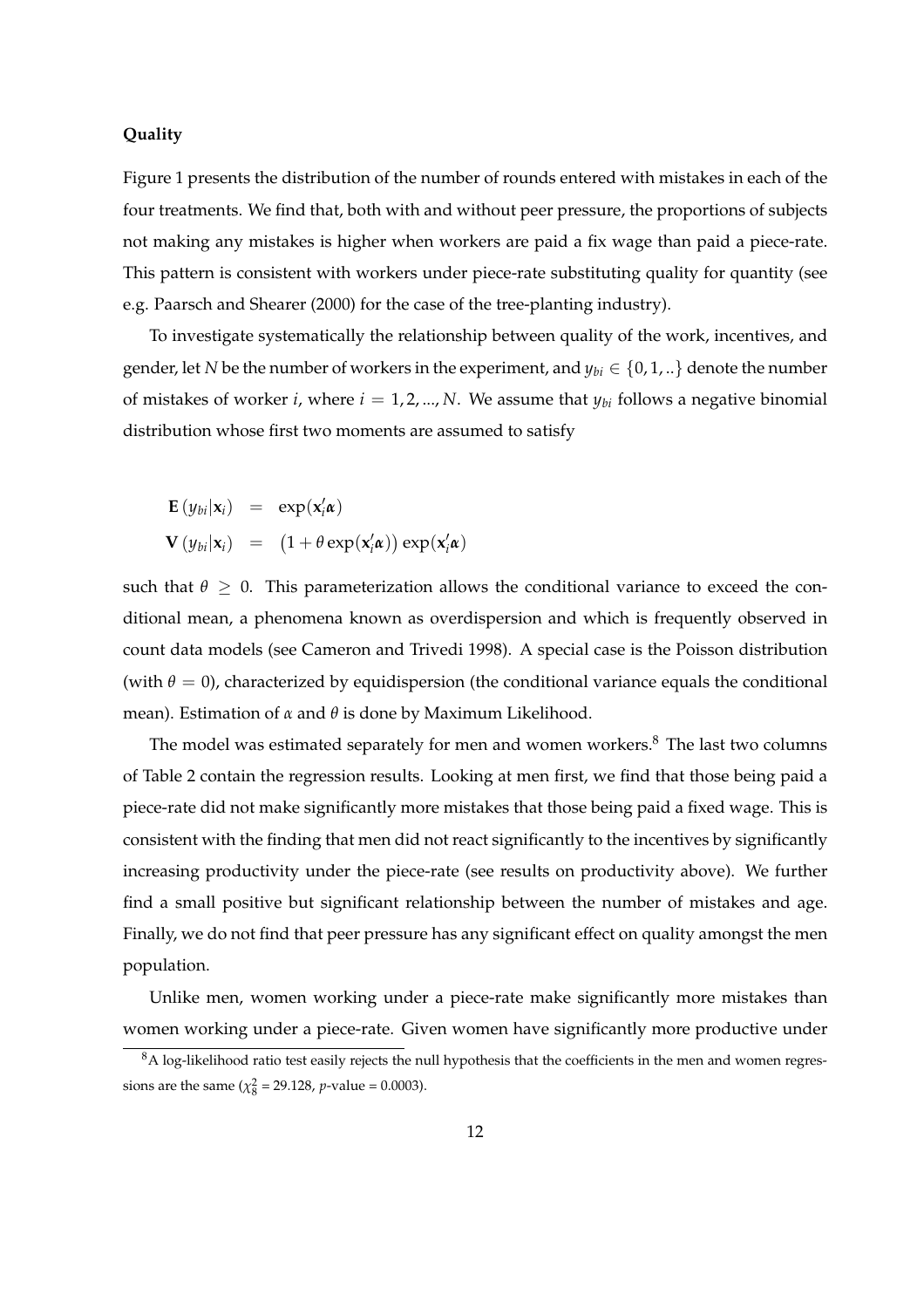the piece-rate than the fixed wage (see results on productivity), is thus appears that women traded off quality for quantity when working under the piece-rate. Moreover, contrary to men, there is no significant relationship between age and quality of work. again, we do not find a significant relationship between peer pressure and quality in both payment systems.

## **5 Conclusions**

We have presented results from a real effort experiment where the payment system and the intensity of peer pressure were both varied exogenously between workers. Our experimental design allowed us to estimate the effect of peer pressure intensity on the productivity of workers under both fixed wages and piece rates.

Our results contribute to the literature in several ways. First, we found that the effect of peer pressure on productivity depends on the intensity of monetary incentives (extrinsic motivation) and gender. In particular, we found that productivity of women is not significantly affected by peer pressure when paid either a fixed wage or a piece-rate. This suggests that the findings of Gneezy and Rustichini (2000), whereby females did not react to peer pressure, generalize beyond environments without extrinsic motivation.

We also found a significant non-linear relationship between productivity of men paid a fixed wage and peer pressure intensity: productivity significantly increased with the intensity of peer pressure up to a critical level of peer pressure, and significantly decreases beyond this critical level. We have argued that this non-linear relationship is consistent with theories of self-assessment according to which peer pressure can increase or decreases a workers feelings of competence, and thus affect intrinsic motivation and productivity. More generally, this suggests that peer pressure has a limited range of effectiveness as an incentive-policy tool.

Our results also demonstrate the usefulness of experimental methods for analysing motivational models by generating random variation in (unobservable) forcing variables. Intrinsic motivation and peer pressure are difficult to measure in real firms. The work of Falk and Ichino (2006) as well as that of Gneezy and Rustichini demonstrated that it can be generated in laboratory (like) environments. Here, we have generated exogenous variation in peer pressure, allowing us to uncover nonlinearities in its effect on productivity. The random matching of workers ensures that every worker has a positive probability of being matched with a worker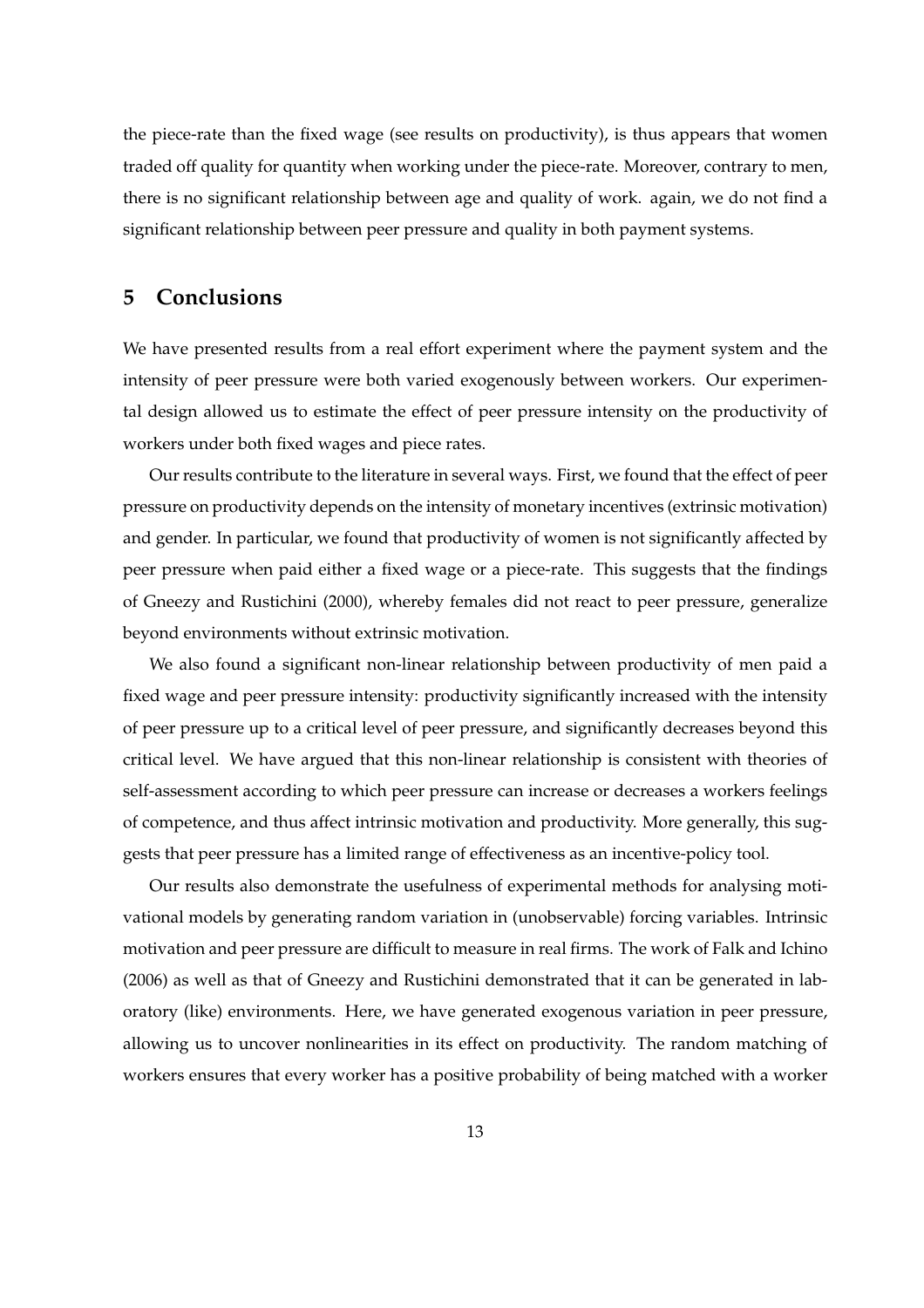of higher or lower ability.

The different reactions between male and female workers also provides an alternative explanation for historical data showing a tendency for women to be paid piece rates. Goldin (198?) has argued that piece rates are useful incentive mechanisms for women since they traditionally spent less time in the work force and therefore responded less to the chance of future promotions. Our results suggest that piece rates may be popular because women react less to the implicit competition provided by peer pressure.

Finally, our results also have implications for the design of workplace practices. They suggest that peer pressure can successfully increase productivity when productivity is primarily driven by intrinsic motivation such as in a fixed wage environment, although this may work better for male workers. Historical data demonstrates that females are more likely to be paid piece rates than are males. Goldin (1986) has argued that this was efficient: females traditionally spent less time in the labour market and, hence, could not be motivated by the opportunity of future promotions. Our results suggest that women may also react less to the intrinsic motivation in fixed wages.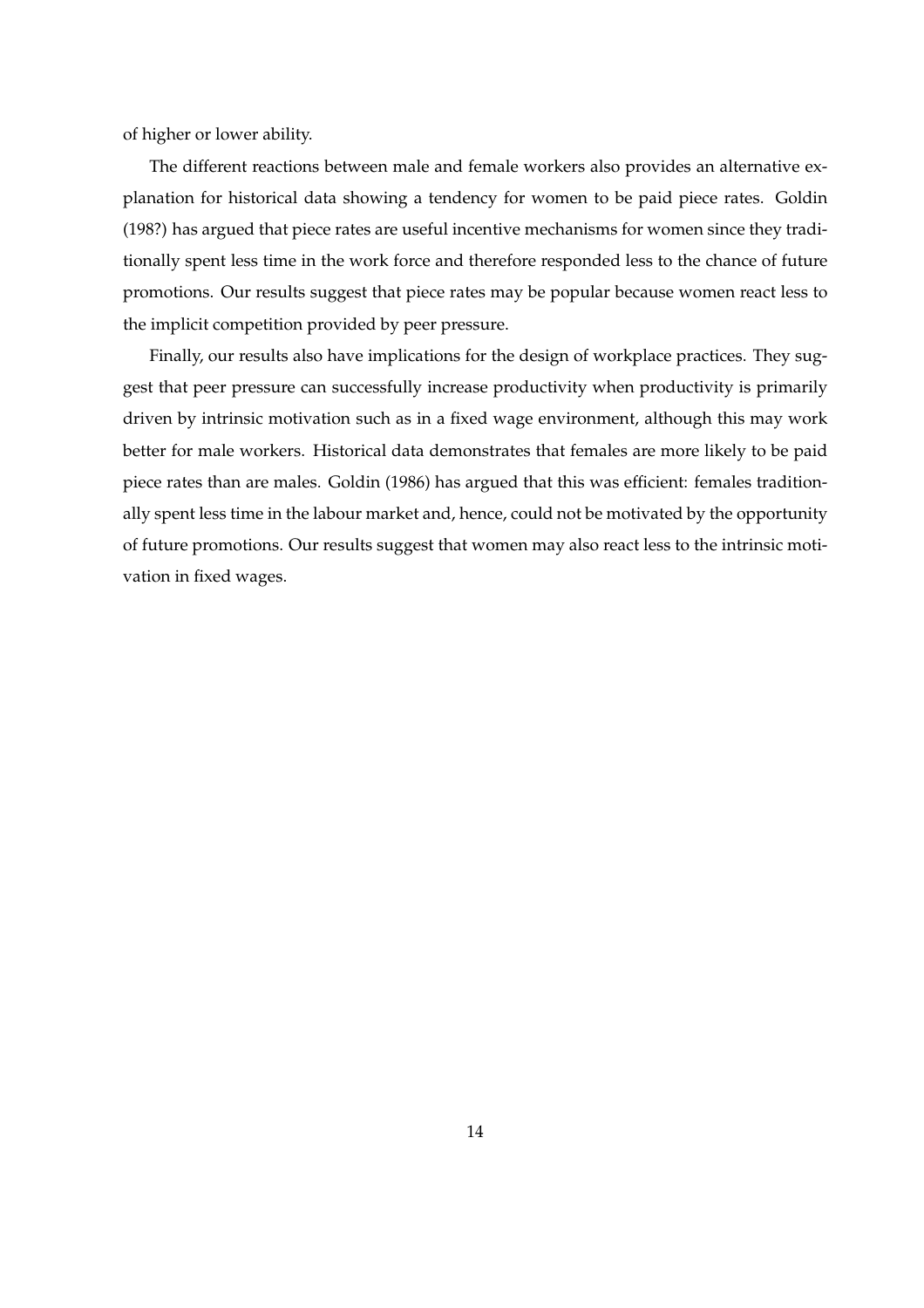|                      | <b>FW-NoPP</b> | PR-NoPP  | <b>FW-PP</b>             | PR-PP    | All workers |
|----------------------|----------------|----------|--------------------------|----------|-------------|
| Rounds entered       | 85.333         | 107.179  | 82.200                   | 114.051  | 96.875      |
|                      | (37.902)       | (36.982) | (41.567)                 | (42.191) | (41.645)    |
| Rounds with mistakes | 2.404          | 5.436    | 1.725                    | 3.333    | 3.200       |
|                      | (5.296)        | (12.711) | (2.241)                  | (4.163)  | (7.291)     |
| Age                  | 27.428         | 27.307   | 27.95                    | 27.102   | 27.450      |
|                      | (7.444)        | (8.189)  | (8.317)                  | (6.832)  | (7.651)     |
| Female               | 0.523          | 0.436    | 0.525                    | 0.513    | 0.500       |
|                      | (0.505)        | (0.502)  | (0.505)                  | (0.506)  | (0.501)     |
| Earnings \$          | 10             | 10.71    | 10                       | 11.40    | 10.34       |
|                      | -              | (3.698)  | $\overline{\phantom{a}}$ | (4.219)  | (2.342)     |
| Number of workers    | 42             | 39       | 40                       | 39       | 160         |

Table 1: Descriptive statistics for the four treatments: fixed wage with (FW-PP) and without (FW-NoPP) peer pressure, and piece-rate wage with (PR-PP) and without (PR-NoPP) peer pressure.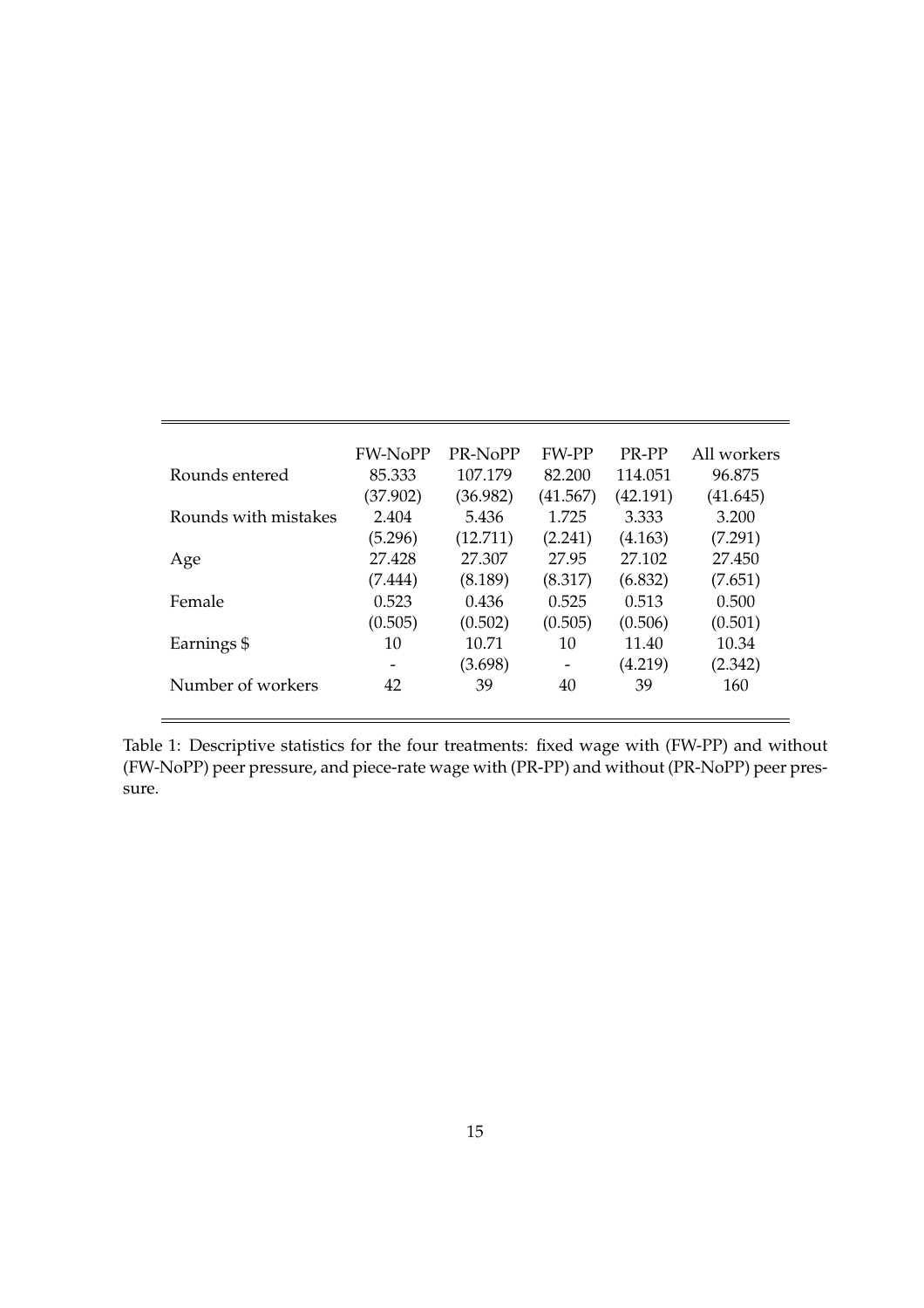|                           |                                                                                                                          | Fross productivity $(p_i = y_g + y_b)$                                                                                                                                                                                                                                                                                    |                                                                                                     | Net productivity $(p_i = y_g)$                                                                                                                                                                                                                                                                                                                                                                                | Quality                                                                                                                                                                                                                                                                                             |                                                                                                                                                                                                                                                                                                     |
|---------------------------|--------------------------------------------------------------------------------------------------------------------------|---------------------------------------------------------------------------------------------------------------------------------------------------------------------------------------------------------------------------------------------------------------------------------------------------------------------------|-----------------------------------------------------------------------------------------------------|---------------------------------------------------------------------------------------------------------------------------------------------------------------------------------------------------------------------------------------------------------------------------------------------------------------------------------------------------------------------------------------------------------------|-----------------------------------------------------------------------------------------------------------------------------------------------------------------------------------------------------------------------------------------------------------------------------------------------------|-----------------------------------------------------------------------------------------------------------------------------------------------------------------------------------------------------------------------------------------------------------------------------------------------------|
|                           |                                                                                                                          | <b>Nomen</b>                                                                                                                                                                                                                                                                                                              |                                                                                                     |                                                                                                                                                                                                                                                                                                                                                                                                               | Men                                                                                                                                                                                                                                                                                                 | Womer                                                                                                                                                                                                                                                                                               |
| <i>constant</i>           |                                                                                                                          |                                                                                                                                                                                                                                                                                                                           |                                                                                                     |                                                                                                                                                                                                                                                                                                                                                                                                               |                                                                                                                                                                                                                                                                                                     |                                                                                                                                                                                                                                                                                                     |
|                           |                                                                                                                          |                                                                                                                                                                                                                                                                                                                           |                                                                                                     |                                                                                                                                                                                                                                                                                                                                                                                                               |                                                                                                                                                                                                                                                                                                     |                                                                                                                                                                                                                                                                                                     |
| PR                        |                                                                                                                          |                                                                                                                                                                                                                                                                                                                           |                                                                                                     |                                                                                                                                                                                                                                                                                                                                                                                                               |                                                                                                                                                                                                                                                                                                     |                                                                                                                                                                                                                                                                                                     |
|                           | Men<br>5.018**<br>5.018**<br>(0.255<br>(0.171)<br>(0.006)<br>(0.006)<br>(0.007)<br>(0.0020**<br>(0.0020**)<br>(0.0020**) | $\begin{array}{l} 4.956^{**} \\ (0.155) \\ (0.302^{**} \\ (0.102) \\ (0.003^* \\ (0.003^*) \\ (0.004^{**} \\ (0.002) \\ (0.000) \\ (0.000) \\ (0.000) \\ (0.000) \\ (0.000) \\ (0.005) \\ (0.005) \\ (0.005) \\ (0.005) \\ (0.005) \\ (0.005) \\ (0.005) \\ (0.007) \\ (0.008) \\ (0.007) \\ (0.008) \\ (0.007) \\ (0.00$ | Men<br>5.164**<br>5.164**<br>0.200<br>0.207<br>0.207<br>0.007<br>0.009<br>0.009<br>0.0027<br>0.0027 | $\begin{array}{l} \text{V} \text{ord} \\ \text{V} \text{ord} \\ \text{L} \text{4.939}^{**} \\ \text{L} \text{200}^{**} \\ \text{L} \text{200}^{**} \\ \text{L} \text{200}^{**} \\ \text{L} \text{200}^{**} \\ \text{L} \text{200}^{**} \\ \text{L} \text{200}^{**} \\ \text{L} \text{200} \\ \text{L} \text{200} \\ \text{L} \text{200} \\ \text{L} \text{200} \\ \text{L} \text{200} \\ \text{L} \text{200}$ | $\begin{array}{l} 0.034 \\ 0.678 \\ 0.438 \\ 0.206 \\ 0.012 \\ 0.012 \\ 0.014 \\ 0.009 \\ 0.000 \\ 0.000 \\ 0.000 \\ 0.000 \\ 0.000 \\ 0.000 \\ 0.000 \\ 0.000 \\ 0.001 \\ 0.000 \\ 0.001 \\ 0.000 \\ 0.001 \\ 0.000 \\ 0.001 \\ 0.000 \\ 0.001 \\ 0.000 \\ 0.001 \\ 0.000 \\ 0.001 \\ 0.000 \\ 0.$ | $\begin{array}{c} 0.809 \\ 0.519 \\ 0.311 \\ 0.095 \\ 0.006 \\ 0.006 \\ 0.006 \\ 0.007 \\ 0.007 \\ 0.008 \\ 0.007 \\ 0.007 \\ 0.007 \\ 0.008 \\ 0.004 \\ 0.007 \\ 0.007 \\ 0.004 \\ 0.007 \\ 0.004 \\ 0.007 \\ 0.004 \\ 0.007 \\ 0.004 \\ 0.007 \\ 0.004 \\ 0.007 \\ 0.004 \\ 0.007 \\ 0.007 \\ 0.$ |
| $dd \times M$             |                                                                                                                          |                                                                                                                                                                                                                                                                                                                           |                                                                                                     |                                                                                                                                                                                                                                                                                                                                                                                                               |                                                                                                                                                                                                                                                                                                     |                                                                                                                                                                                                                                                                                                     |
|                           |                                                                                                                          |                                                                                                                                                                                                                                                                                                                           |                                                                                                     |                                                                                                                                                                                                                                                                                                                                                                                                               |                                                                                                                                                                                                                                                                                                     |                                                                                                                                                                                                                                                                                                     |
| $FW \times PP^2$          |                                                                                                                          |                                                                                                                                                                                                                                                                                                                           |                                                                                                     |                                                                                                                                                                                                                                                                                                                                                                                                               |                                                                                                                                                                                                                                                                                                     |                                                                                                                                                                                                                                                                                                     |
|                           |                                                                                                                          |                                                                                                                                                                                                                                                                                                                           |                                                                                                     |                                                                                                                                                                                                                                                                                                                                                                                                               |                                                                                                                                                                                                                                                                                                     |                                                                                                                                                                                                                                                                                                     |
| $d\, \times \, X_{\rm C}$ |                                                                                                                          |                                                                                                                                                                                                                                                                                                                           |                                                                                                     |                                                                                                                                                                                                                                                                                                                                                                                                               |                                                                                                                                                                                                                                                                                                     |                                                                                                                                                                                                                                                                                                     |
|                           |                                                                                                                          |                                                                                                                                                                                                                                                                                                                           |                                                                                                     |                                                                                                                                                                                                                                                                                                                                                                                                               |                                                                                                                                                                                                                                                                                                     |                                                                                                                                                                                                                                                                                                     |
| $PR \times PP^2$          |                                                                                                                          |                                                                                                                                                                                                                                                                                                                           |                                                                                                     |                                                                                                                                                                                                                                                                                                                                                                                                               |                                                                                                                                                                                                                                                                                                     |                                                                                                                                                                                                                                                                                                     |
|                           |                                                                                                                          |                                                                                                                                                                                                                                                                                                                           |                                                                                                     |                                                                                                                                                                                                                                                                                                                                                                                                               |                                                                                                                                                                                                                                                                                                     |                                                                                                                                                                                                                                                                                                     |
| <b>AGE</b>                |                                                                                                                          |                                                                                                                                                                                                                                                                                                                           |                                                                                                     |                                                                                                                                                                                                                                                                                                                                                                                                               |                                                                                                                                                                                                                                                                                                     |                                                                                                                                                                                                                                                                                                     |
|                           |                                                                                                                          |                                                                                                                                                                                                                                                                                                                           |                                                                                                     |                                                                                                                                                                                                                                                                                                                                                                                                               |                                                                                                                                                                                                                                                                                                     |                                                                                                                                                                                                                                                                                                     |
|                           |                                                                                                                          |                                                                                                                                                                                                                                                                                                                           |                                                                                                     |                                                                                                                                                                                                                                                                                                                                                                                                               |                                                                                                                                                                                                                                                                                                     |                                                                                                                                                                                                                                                                                                     |
|                           |                                                                                                                          |                                                                                                                                                                                                                                                                                                                           |                                                                                                     |                                                                                                                                                                                                                                                                                                                                                                                                               |                                                                                                                                                                                                                                                                                                     |                                                                                                                                                                                                                                                                                                     |
|                           | $80^{\circ}$                                                                                                             | 80                                                                                                                                                                                                                                                                                                                        | $\infty$                                                                                            | $\infty$                                                                                                                                                                                                                                                                                                                                                                                                      |                                                                                                                                                                                                                                                                                                     |                                                                                                                                                                                                                                                                                                     |
| .og-likelihood            |                                                                                                                          |                                                                                                                                                                                                                                                                                                                           |                                                                                                     |                                                                                                                                                                                                                                                                                                                                                                                                               |                                                                                                                                                                                                                                                                                                     |                                                                                                                                                                                                                                                                                                     |
|                           |                                                                                                                          |                                                                                                                                                                                                                                                                                                                           |                                                                                                     |                                                                                                                                                                                                                                                                                                                                                                                                               |                                                                                                                                                                                                                                                                                                     |                                                                                                                                                                                                                                                                                                     |

measured as the total number of rounds of golf entered. Columns 4 and 5 contain results using net productivity, measured as the total number of rounds of golf entered net of the number of rounds with mistakes. The last two columns contain the Negative Table 2: Productivity and quality regressions for men and women. Columns 2 and 3 contain results based on gross productivity, Binomial regression results for the number of rounds entered with mistakes.  $\theta$  denotes the overdispersion parameter. Standard Table 2: Productivity and quality regressions for men and women. Columns 2 and 3 contain results based on gross productivity, measured as the total number of rounds of golf entered. Columns 4 and 5 contain results using net productivity, measured as the total number of rounds of golf entered net of the number of rounds with mistakes. The last two columns contain the Negative Binomial regression results for the number of rounds entered with mistakes. *θ* denotes the overdispersion parameter. Standard errors in parenthesis. '\*\*'/\*' denote significance respectively at the 5% and 10% level. errors in parenthesis. '\*\*','\*' denote significance respectively at the 5% and 10% level.

 $\parallel$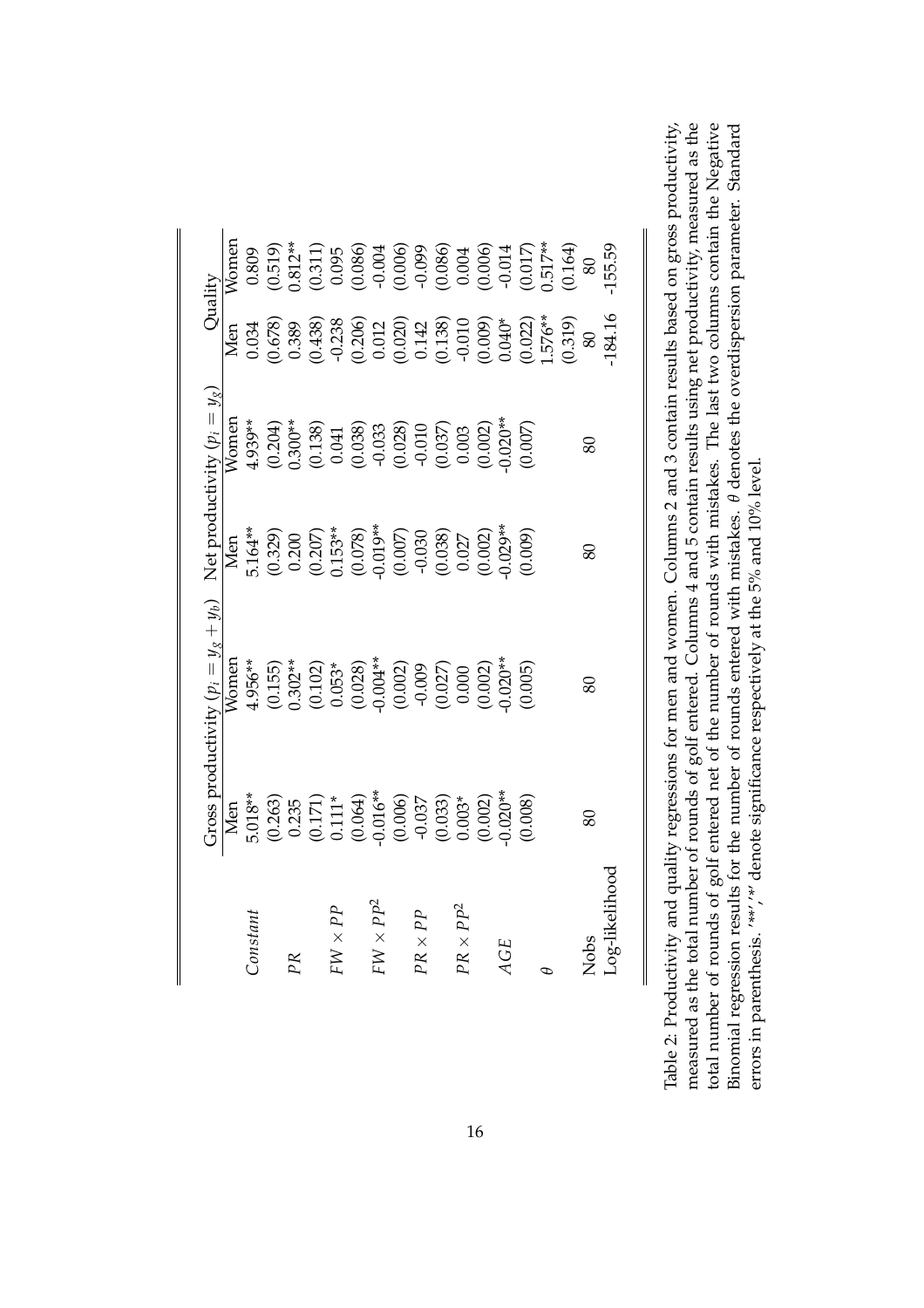

Figure 1: Number of rounds of golf entered with mistakes across the four treatments.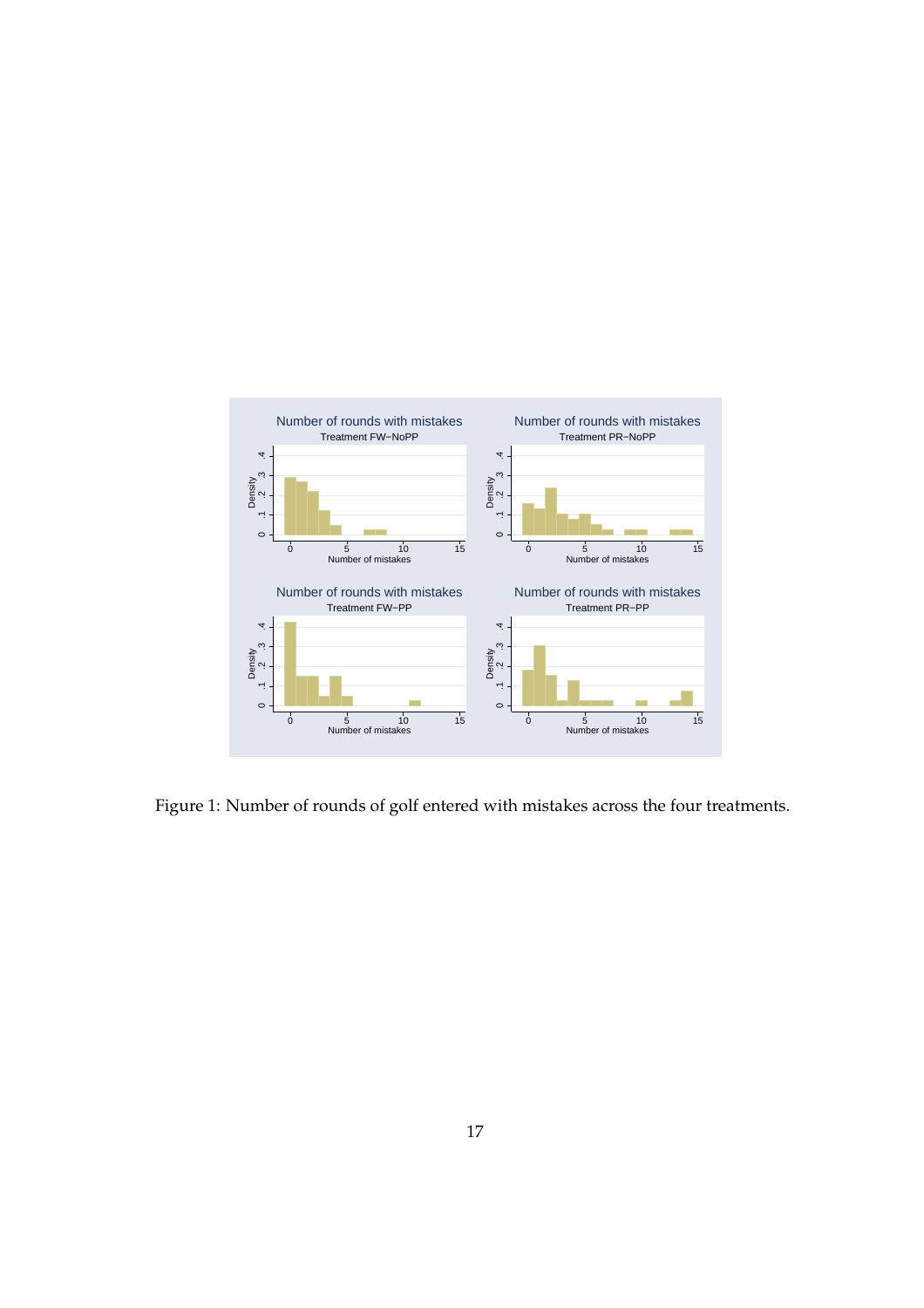|                | Numéro du golfeur : 23 |                |                |                |
|----------------|------------------------|----------------|----------------|----------------|
| Trou           | Rnd 4                  | Rnd 3          | Rnd 2          | Rnd 1          |
| $\mathbf 1$    | 5                      | $\overline{4}$ | $\mathfrak{Z}$ | $\overline{4}$ |
| $\sqrt{2}$     | $\sqrt{4}$             | $\overline{4}$ | $\sqrt{4}$     | $\mathfrak{Z}$ |
| $\mathfrak{Z}$ | 3                      | 3              | $\mathbf 2$    | $\overline{4}$ |
| $\sqrt{4}$     | $\sqrt{4}$             | $\sqrt{4}$     | $\sqrt{4}$     | $\sqrt{4}$     |
| 5              | $\mathfrak S$          | $\sqrt{4}$     | 5              | $\overline{4}$ |
| 6              | 5                      | $\overline{4}$ | 5              | 5              |
| $\overline{7}$ | $\sqrt{4}$             | $\overline{4}$ | $\overline{4}$ | $\overline{4}$ |
| $\,8\,$        | $\overline{2}$         | $\mathfrak S$  | $\mathfrak{Z}$ | $\mathfrak S$  |
| $\mathcal{G}$  | $\sqrt{4}$             | $\mathsf S$    | $\mathfrak{Z}$ | $\sqrt{4}$     |
| $10$           | $\overline{4}$         | $\overline{4}$ | $\overline{4}$ | $\sqrt{4}$     |
| $11\,$         | $\mathfrak S$          | $\sqrt{4}$     | $\Im$          | $\mathfrak{Z}$ |
| $12$           | $\overline{4}$         | $\overline{4}$ | 5              | $\overline{7}$ |
| $13$           | $\overline{4}$         | $\overline{4}$ | $\sqrt{4}$     | 3              |
| $14\,$         | $\overline{4}$         | 5              | $\overline{4}$ | $\overline{4}$ |
| $15\,$         | 3                      | $\mathfrak S$  | $\mathfrak{Z}$ | $\mathfrak{Z}$ |
| 16             | $\overline{4}$         | $\overline{4}$ | 5              | $\overline{4}$ |
| $17\,$         | $\overline{4}$         | 5              | $\overline{4}$ | $\overline{4}$ |
| $18\,$         | $\overline{4}$         | 5              | 5              | $\overline{4}$ |

Figure 2: Sample scorecard taken from a worker's booklet.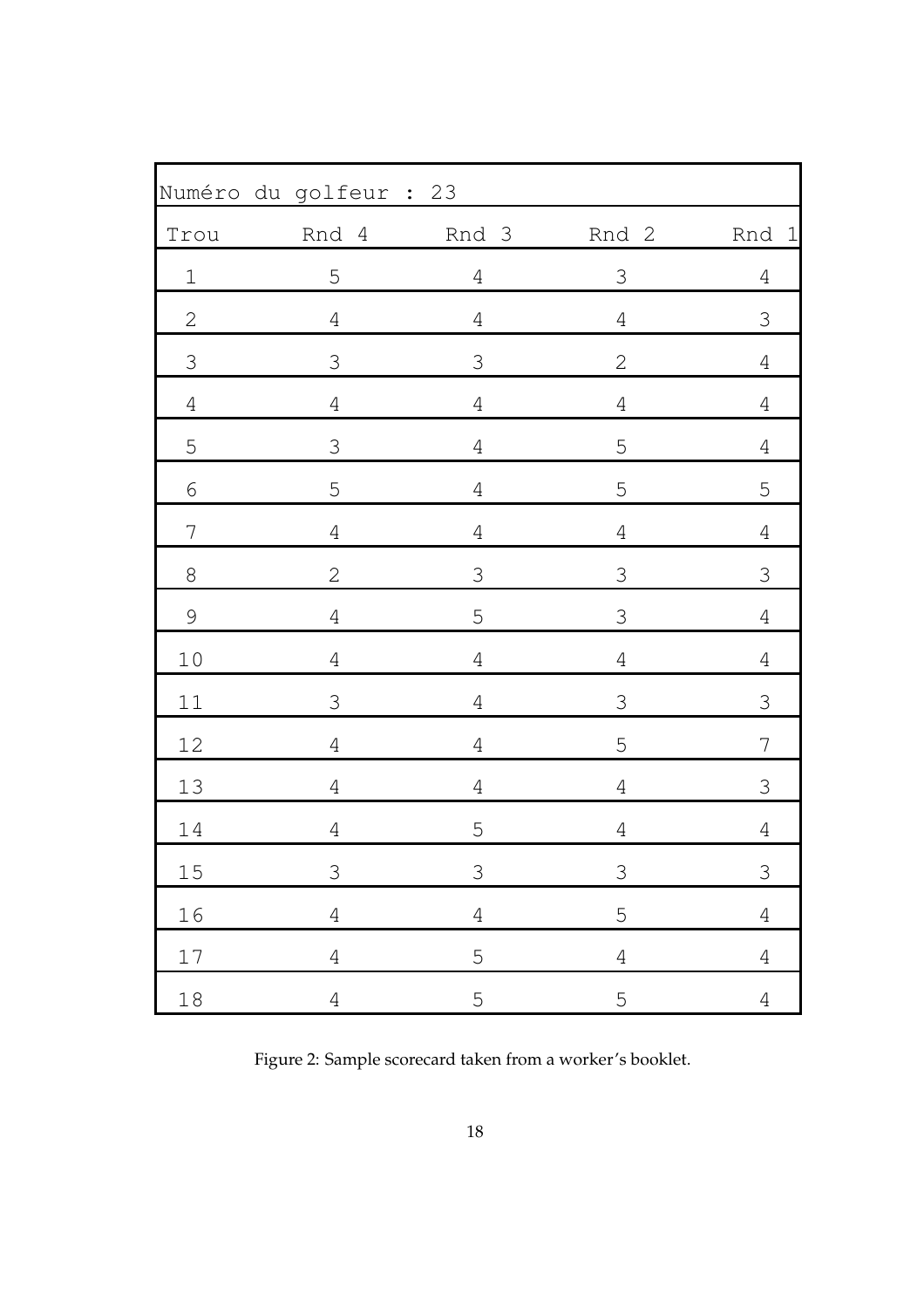|                     | 93<br># Rnd de départ :  |                         | Votre # Rnd entrées : | 32                      |
|---------------------|--------------------------|-------------------------|-----------------------|-------------------------|
|                     | Numéro du golfeur        |                         |                       |                         |
| Hole                | Rnd 4                    | Rnd 3                   | Rnd 2                 | Rnd 1                   |
| 1                   | $\overline{\mathcal{A}}$ | 4                       | 3                     | $4$                     |
| $\overline{2}$      | $\sqrt{3}$               | 5                       | 4                     | $\frac{1}{4}$           |
| 3                   | $\overline{2}$           | $\overline{4}$          | 3                     | $\overline{\mathbf{3}}$ |
| $\overline{\bf{4}}$ | $\overline{\mathcal{S}}$ | $\overline{\mathbf{3}}$ | 4                     | $\overline{4}$          |
| 5                   | $\overline{5}$           | $\overline{5}$          | $\overline{4}$        | $\overline{4}$          |
| 6                   | 3                        | $\overline{4}$          | 5                     | $\overline{4}$          |
| $\overline{7}$      | $\overline{6}$           | $\overline{4}$          | 4                     | $\overline{4}$          |
| 8                   | $\overline{\mathbf{3}}$  | 4                       | 3                     | $\overline{4}$          |
| 9                   | 4                        | 4                       | 4                     | 4                       |
| 10                  | 3                        | 5                       | 6                     | $\mathbf 3$             |
| 11                  | 3                        | S.                      | 3                     | $\overline{3}$          |
| 12                  | 5                        | $\overline{4}$          | 4                     | 5                       |
| 13                  | $\overline{4}$           | 4                       | 4                     | $\overline{4}$          |
| 14                  | 3                        | 4                       | $\boldsymbol{A}$      | 4                       |
| 15                  | $\overline{2}$           | $\overline{c}$          | 3                     | $\overline{\mathbf{3}}$ |
| 16                  | 3                        | $\hat{\Phi}$            | 5                     | $4^{\circ}$             |
| 17                  | 4                        | 5                       | 4                     | 5                       |
| 18                  | 4                        | 6                       | 4                     | $\overline{4}$          |

Figure 3: Snapshot of the data entry screen.